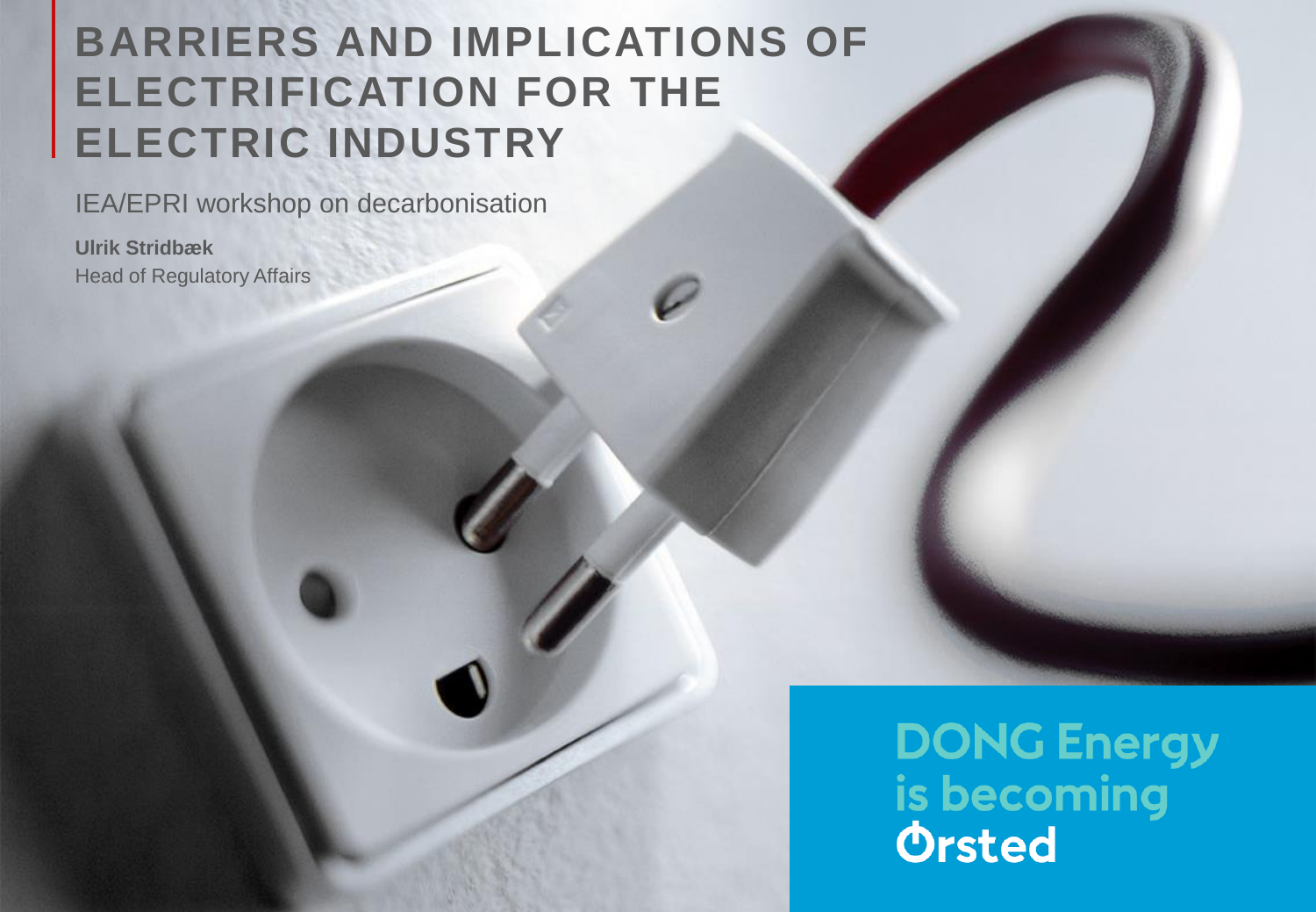## **Offshore wind energy is becoming competitive with conventional technologies**



Sources: BNEF, BEIS; Danish Energy Agency; NEV (Dutch Energy Scenarios); Bundesnetzagentur

1. Levelised revenue (price) of electricity over lifetime of the project used as proxy for the levelised cost to society. Consists of subsidy and market price element for the first years and market income for remaining 25 yrs lifetime. Societal discount rate of 3.5%. Based on country specific public power price projections at the time of contracting where available, else an average of 5 analytics is used. For comparability across projects and because there is no transparency round the TSO costs of transmission a generic scope adjustment (incl. transmission and extra project development costs) have been applied. Due to specific DC transmission set up in Germany cost estimates from the 'Offshore Netzentwiklungsplan' 2017 have been applied.

г. LCOE data from BNEF, H1 2017. Average cost projection from Germany and the UK in average cost scenario with capacity factors of between 50 and 80% for gas, and 45 and 70% for coal. CO<sub>2</sub> price trend reaching 20 €/t in 2025 and 34 €/t in 2035.

3. Same approach as for offshore wind. Strike price is 92,5 £/MWh in real2012-prices hence indexed to inflation each year. Lifetime of 60 years and 91% capacity factor.

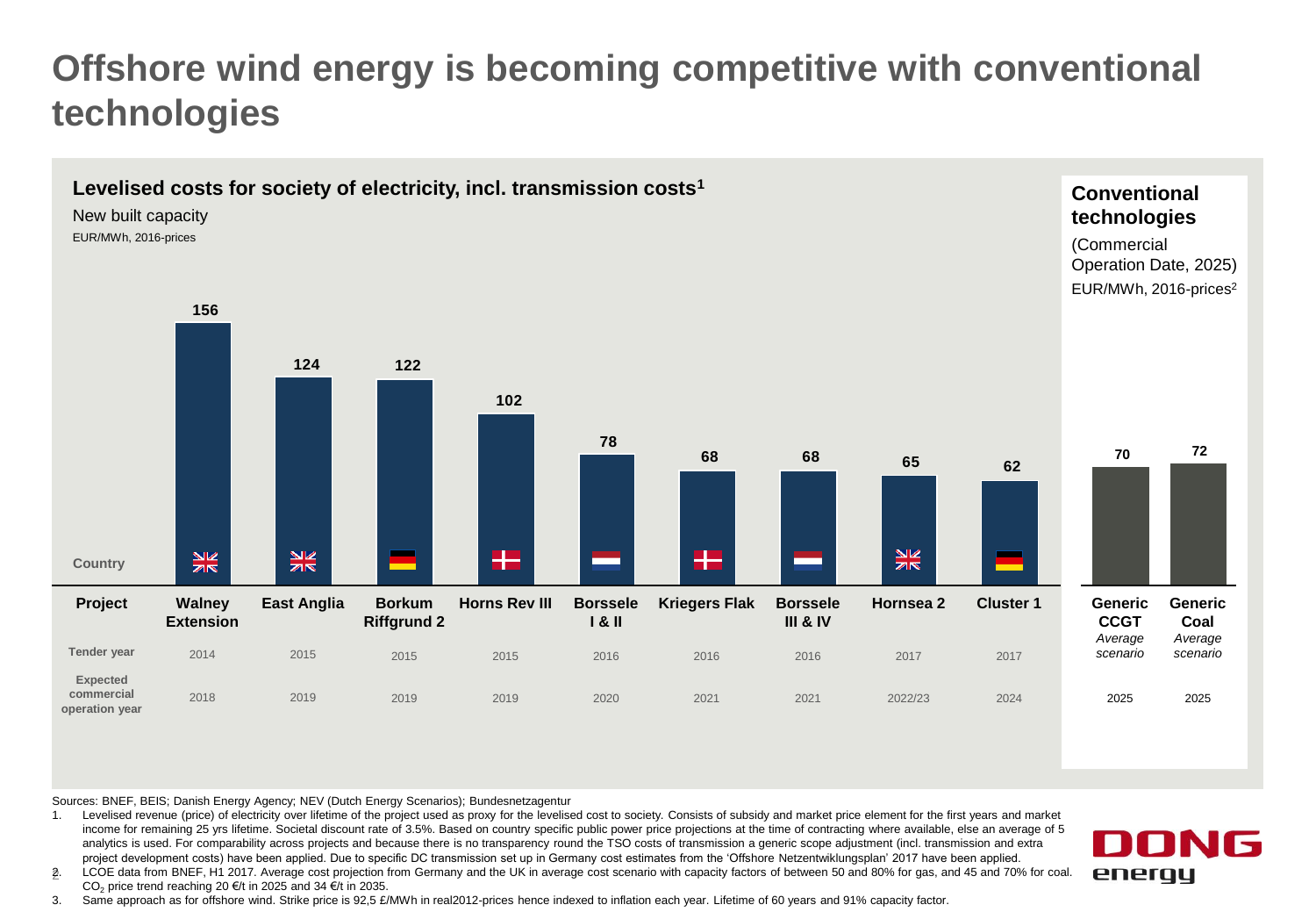### **The North Sea is "made" for offshore wind energy**



1: BVG for WindEuropes report: Unleashing Europes Offshore Wind Potential and WindEurope annual statistics 2016. Including transmission asset.

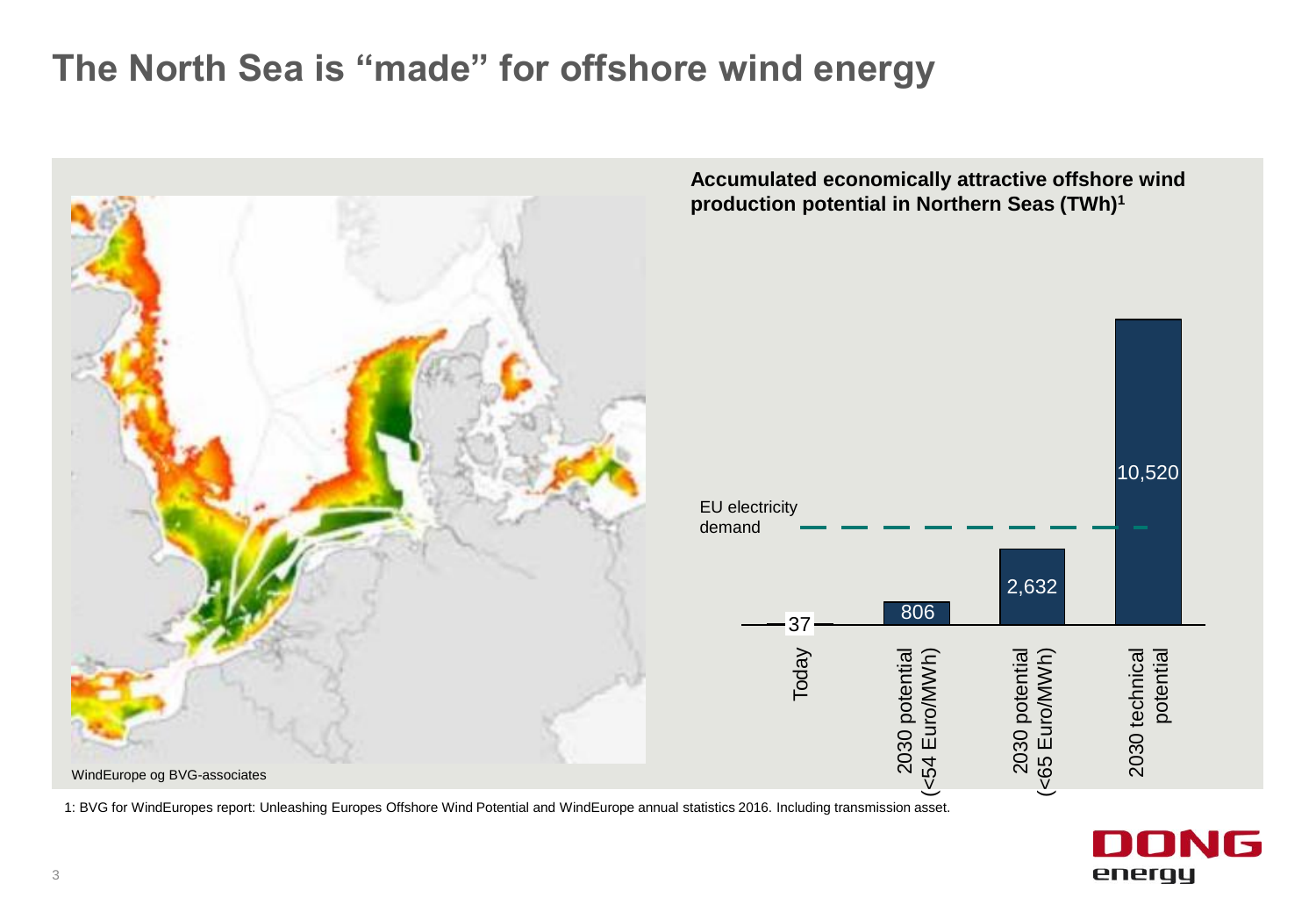# **Example: Danish electricity sector on track to full decarbonisation, while transport and heating are lagging behind**



#### **Decarbonizing through electrification**

- 65% emission reductions in the **electricity** sector and decreasing
- **Transport** emissions continue to grow
- **Heating** has reduced emissions through fuel switching
	- Limited scope for further reduction through fuel switching
	- High share of district heating allows for fast scalability of new solutions
- Reduced emissions in **industry**
	- Efficiency measures  $\odot$
	- Reduced activity  $\bm{\mathfrak{S}}$



Source: Danish Energy Agency – 2015 energy statistics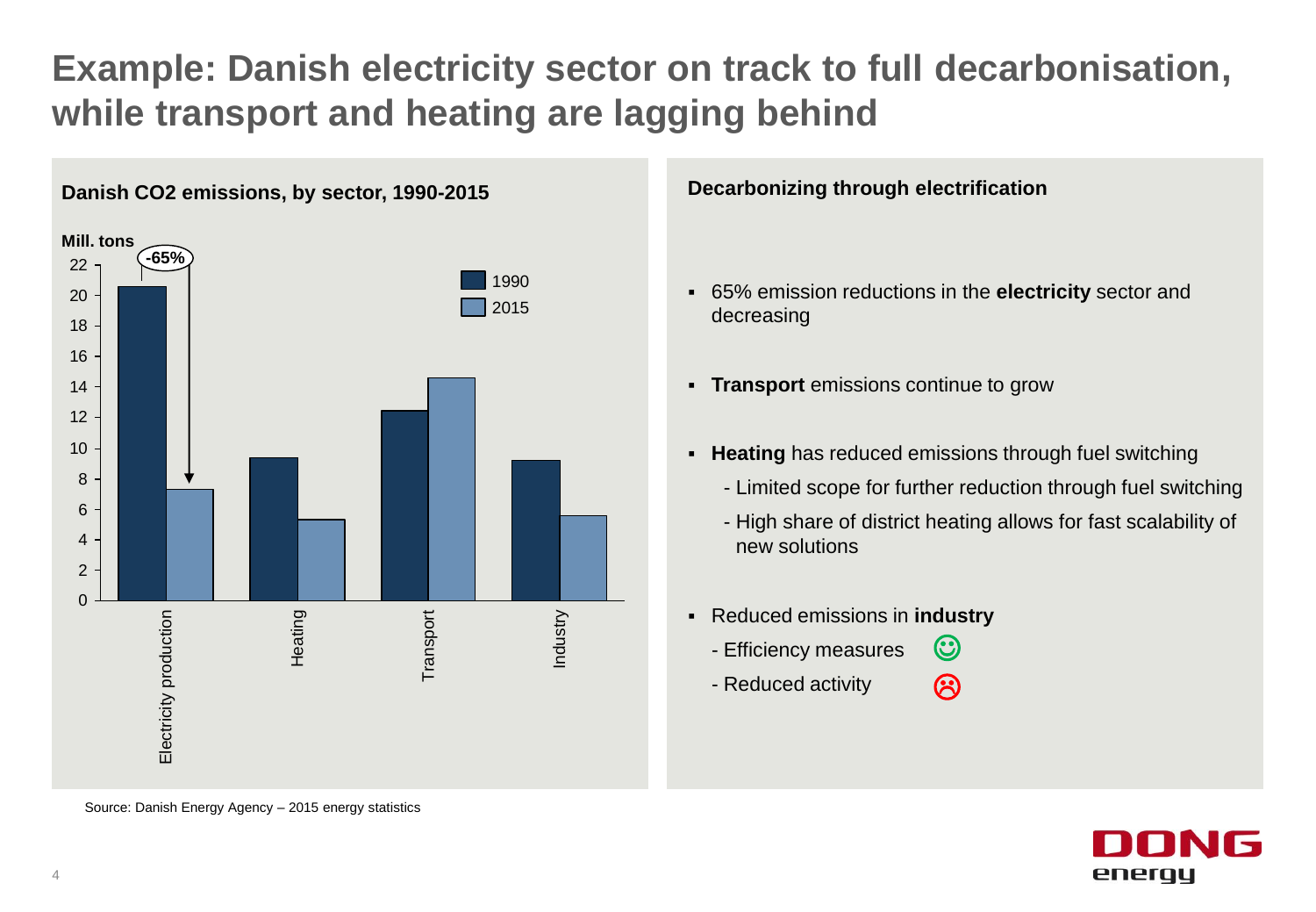# **RES expansion and stagnating electricity consumption has reduced the value of electricity**





Source: Eurostat (consumption and production), Nordpoolspot (electricity prices and CO2-prices).



#### **Value of electricity under pressure**

- Electricity **generation** on track to decarbonize from reduced costs of RES
- Electricity **consumption** reduced from efficiency and reduced economic activity
- Value of electricity in the market **decrease** at a time when value of electricity as tool for efficient decarbonization **increase**

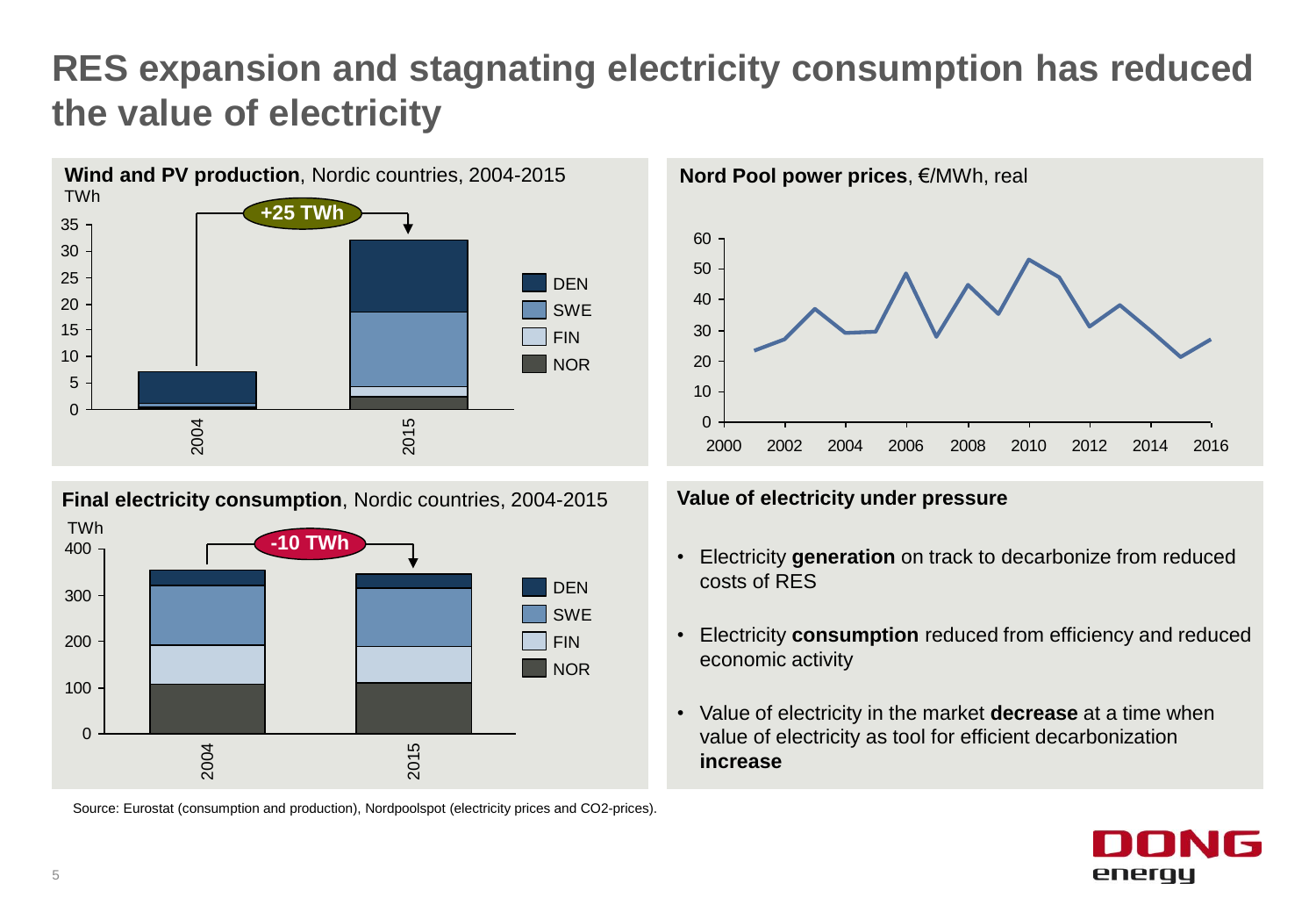### **Consumer choice is key to electrification Are utilities able to excite consumers?**





Source: OECD/IEA – Global EV outlook 2017